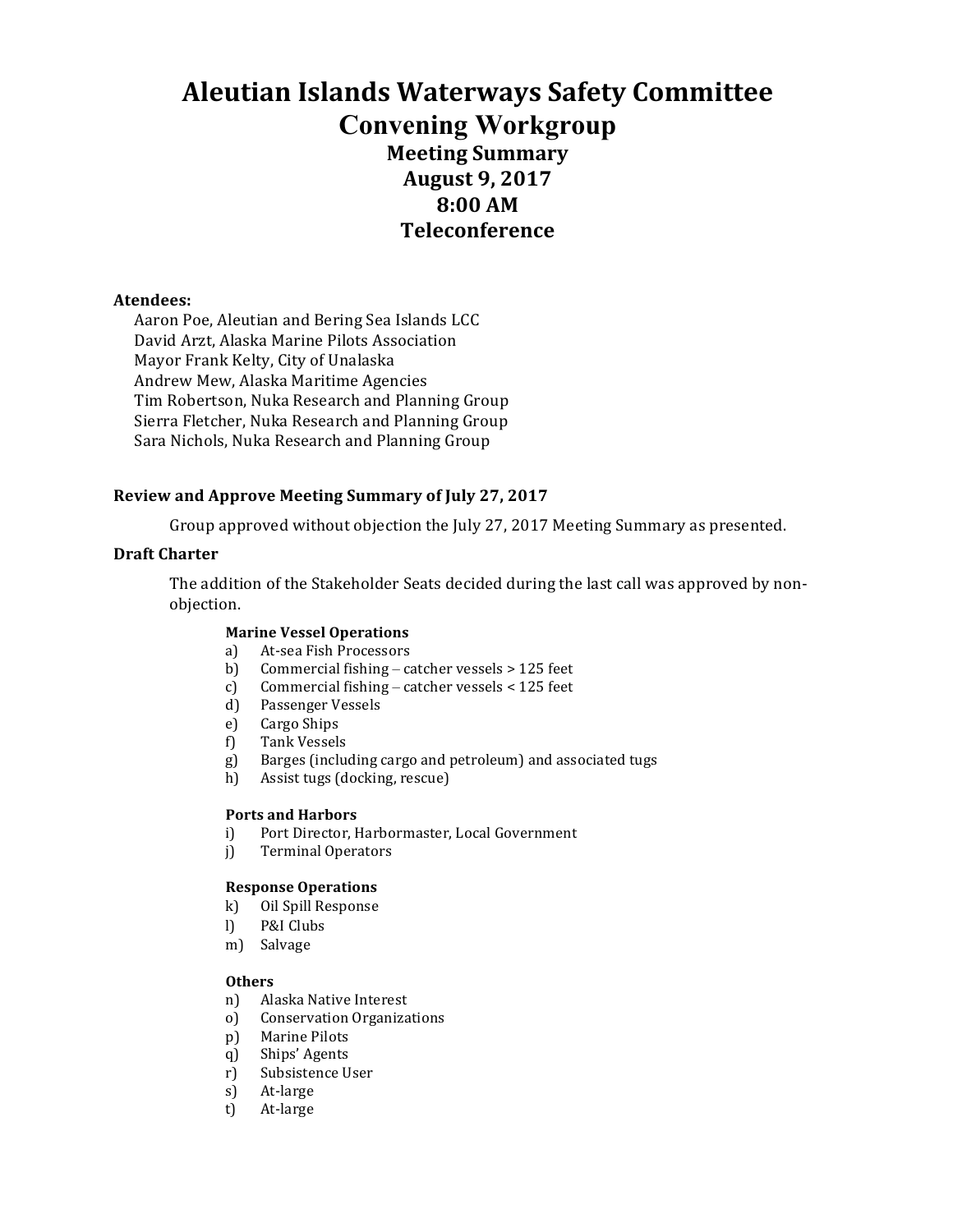All agreed with the seat qualifications as represented below:

*In* order to qualify as a member for seats a-h (Marine Vessel Operations) and p (Marine Pilots) an *individual must have maritime expertise as documented by one of the following:* 

- *i. Has held or currently holds a Merchant Officer's credential,*
- *ii. Has held or currently holds a position on a commercial vessel that includes navigational responsibility, or*
- *iii.* Has or currently holds a position in a company that operates commercial marine vessels in *the Aleutian Islands.*

Individuals with onboard navigational experience will be given preference.

The group made no changes to the Non-Voting Member seats:

#### **Ex-Officio Members**

Alaska Department of Environmental Conservation Alaska Department of Fish & Game Marine Exchange of Alaska National Ocean and Atmospheric Administration North Pacific Fisheries Management Council U.S. Fish and Wildlife Service U.S. Coast Guard

The group requested that the following changes by made to the Charter:

- 1. Add the Community names to the Geographic Scope Map;
- 2. Remove the language "at the discretion of the chair" in the Governance section where it references telephonic meeting participation to allow for the unusual logistics of the area;
- 3. Move Secretary above Work Groups and create a section for Chair and Vice-Chair to be elected by the Committee, in the absence of the Chair, the Vice-Chair will assume Chair duties.

The group will consider this a final draft and at the next meeting will be prepared to approve a final document

## **Board of Directors**

Process for Selection –The group wishes for the selection process to be open to anyone interested in developing an organization to promote marine safety in the region, so a broad solicitation for potential board members will be circulated. The group noted that the Board should be composed of individuals with a broad variety of backgrounds and experiences. The Board should be familiar with and promote involvement of every stakeholder group. Board members should also have experience in forming and managing a sustainable non-profit. The group agreed that members of the Convening Workgroup would be eligible for selection for the initial Board of Directors in order to keep continuity and background knowledge as the Board continues the formation of the waterway safety committee.

Composition – The group decided that there will be a minimum of five  $(5)$  and no more than eleven (11) Board Members.

Geoff Merrell (via email) proffered a name of someone who had expressed interest. The group agreed that this person should be sent a personal invite to submit a resume' for consideration to serve on the Board.

Nuka will draft a solicitation for Letters of Interest and Resume's, and will post it on the website and send it out to the news media.